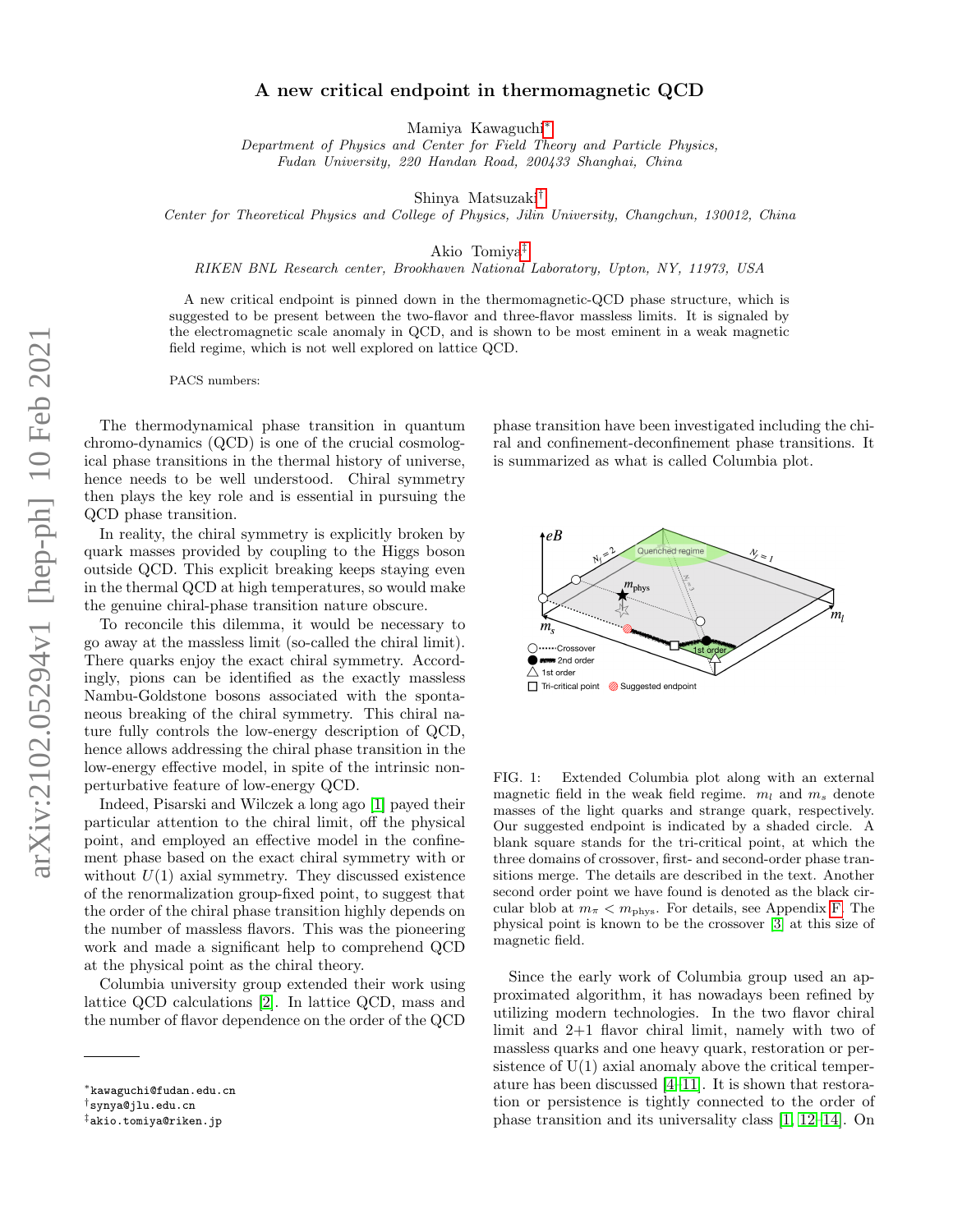the other hand, QCD is believed to exhibit the firstorder phase-transition in the three-flavor chiral limit [\[1\]](#page-4-0). However, no clear lattice results for the first-order phasetransition has been obtained and only lower limits on the quark mass in the crossover has been placed [\[15,](#page-4-7) [16\]](#page-4-8).

Current targets for lattice QCD have been extended including a constant magnetic field. Such magnetized QCD has terrestrially been created by so-called the "little bang" in the early stage of non-central collisions in relativistic heavy ion experiments. Lots of interesting results have been reported from lattice studies on the QCD thermodynamics in the strong external magnetic field [\[17](#page-4-9)[–20\]](#page-4-10). Of these results, there are two striking properties discovered: the reduction of transition temperature [\[21–](#page-4-11)[25\]](#page-4-12) and the inverse magnetic catalysis [\[3\]](#page-4-2).

In contrast, the weak magnetic field has not fully been investigated on the lattice QCD. At the current status, the smallest nonzero magnetic field on the lattice tus, the smallest nonzero magnetic field on the lattice<br>is  $\sqrt{eB}_{\text{min}} \sim 0.1$  GeV [\[3\]](#page-4-2), which is only for the physical pion mass simulations. This is because of the fact that the minimal magnetic field is determined by the area of transverse plane to the magnetic field [\[3\]](#page-4-2). Thus the weak magnetic field with smaller pion masses, particularly close to the chiral limit, is challenging due to the higher numerical cost.

Instead of lattices, chiral effective theories would therefore shed light on the weak magnetic regime at the chiral limit, as if it gets back to the epoch where the Columbia plot was first proposed along the pioneering work by Pisarski and Wilczek.

In this Letter, we pave a way to investigate the chiral phase transition at the chiral limit in a weakly magnetized QCD. Based on a chiral effective model inspired by Pisarski and Wilczek, we find that there is a new critical endpoint between the massless two- and three-flavor chiral limits. It is shown that this new phase transition is triggered essentially due to the electromagnetic scale anomaly in QCD, which gets most eminent in the weak magnetic field regime.

Our current analysis is based on an effective potential approach, not on the renormalization group method like in the Pisarski and Wilczek's work. Cross-check using the (nonperturbative) renormalization group would make our finding more evident, which will be pursued elsewhere.

The proposed critical endpoint is marked as "Suggested endpoint", in an extended Columbia plot including the magnetic field in the weak field regime  $\#^1$ , Fig. [1.](#page-0-3) This is our main result in the present paper.

Before entering the detailed demonstration, we shall present an intuitive interpretation on the chiral phase transition nature, which would help readers to easily grasp our new finding. To this end, we momentarily work on a generic Ginzburg-Landau description for the chiral phase transition.

In the Ginzburg-Landau approach, the chiral phase structure can be described by a generic effective potential in terms of the order parameter  $\bar{\sigma}_0$ . It takes the polynomial form

<span id="page-1-0"></span>
$$
V_{\text{eff}}(\bar{\sigma}_0) = \alpha_1(T, eB)\bar{\sigma}_0 + \alpha_2(T, eB)\bar{\sigma}_0^2
$$
  
 
$$
+ \alpha_3(T, eB)\bar{\sigma}_0^3 + \alpha_4(T, eB)\bar{\sigma}_0^4 + \cdots
$$
 (1)

where the potential parameters  $\alpha_{i=1,2,3,4,...}$  can include intrinsic temperature- and/or magnetic-dependence. Our sigma field is defined as an interpolating mesonic degree of freedom for the lightest quark bilinear  $\bar{q}q$  in QCD.

When the exact chiral symmetry is imposed, the effective potential form is restricted to be an even function of  $\bar{\sigma}_0$ , such as  $\bar{\sigma}_0^2$  and  $\bar{\sigma}_0^4$ . With terms truncated up to  $O(\bar{\sigma}_0^4)$ , the phase transition is then expected to be of the second order.

In the three-flavor case, the  $U(1)$  axial anomaly induces the cubic term of  $\bar{\sigma}_0$ , which originally takes a determinant form of the quark condensate, det $\bar{q}q \sim \bar{\sigma}_0^3$ , a la Kobayashi-Maskawa-'t Hooft [\[28–](#page-5-2)[31\]](#page-5-3). Then, the phase transition order is changed to be of the first order, because the cubic term creates a potential barrier between the chiral symmetric vacuum ( $\bar{\sigma}_0 = 0$ ) and broken one  $(\bar{\sigma}_0 \neq 0)$ . Note here that the determinant term in the two-flavor case can be absorbed into  $\bar{\sigma}_0^2$  term, due to the speciality of the  $SU(2)$  group, so the  $U(1)$  axial anomaly does not effectively affect the potential form.

As to the linear (tadpole) term of  $\bar{\sigma}_0$ , it cannot be present even with the  $U(1)$  axial anomaly. It would show up when the current quark masses are introduced, which can explicitly break the full chiral symmetry including the  $U(1)$  axial part. Once the tadpole is present, the potential no longer achieves the exactly chiral symmetric vacuum, which, in other words, the theory always lies in the broken phase, even though the value of  $\bar{\sigma}_0$  gets smaller, as T becomes higher. This implies that the tadpole term in the potential drives the phase transition to be continuous, i.e., crossover, called the chiral crossover.

Below, we will observe that a tadpole term is generated even for the massless flavor case, in the thermomagnetic QCD. The phase transition becomes crossover, so there should be a critical endpoint seen in the interplay between massless two-flavor and three-flavor thermomagnetic QCD, as in Fig. [1.](#page-0-3)

Of crucial is to note that the sigma field serves as a source for the scale anomaly in QCD, which includes the magnetic field contribution in the thermomagnetic QCD. This provides a tadpole term for the sigma field in the effective potential. The coupling form between the sigma field and the scale anomaly can unambiguously be determined by the Ward-Takahashi identity for the anomalous scale symmetry. The coupling separately includes the vacuum part and the thermomagnetic correction part, both of which arise from quark loops coupled to the sigma

Other critical points have been proposed in a strong magnetic field regime [\[26,](#page-5-0) [27\]](#page-5-1). Our finding is definitely different from those which are expected to emerge due to broadening of the quenched regime in Fig. [1](#page-0-3) because of the amplified mass gap of quarks by the strong magnetic field.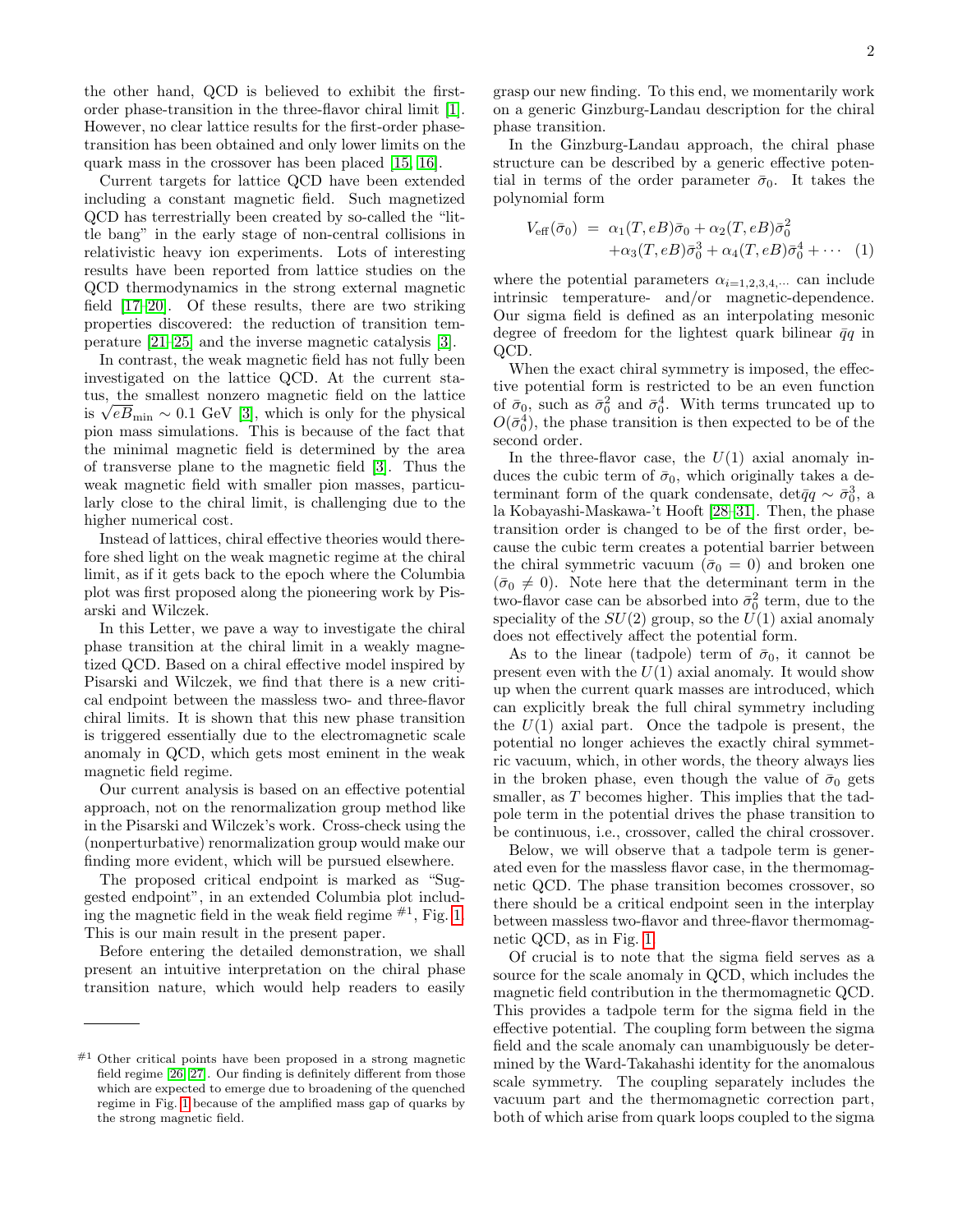field. The vacuum part comes along with the electromegnetic field strength, while the thermomagnetic part with the thermal mass of the electromagnetic field. The details are given in Appendices B, C, D, and E. Note here that both of two electromagnetic-scale anomaly terms take the form of the transverse polarization, following the electromagnetic gauge invariance. Therefore, they will tend to vanish as the magnetic field gets strong enough, because the dynamics of quarks are governed by the lowest Landau level states polarized along the direction parallel to the magnetic field. Thus, the electromagnetic scale anomaly will be most eminent in a weak magnetic regime.

To explicitly see what form the tadpole takes, we employ a quark-meson model in a constant weak magnetic field  $#2$ . The model description is detailed in Appendices A and E. The tadpole term is thus generated in the effective potential of  $\bar{\sigma}_0$  as

<span id="page-2-0"></span>
$$
V_{\text{eff}}^{(\text{Tad})}(\bar{\sigma}_0) = -\sqrt{\frac{2}{N_f}} \frac{\bar{\sigma}_0}{f_\pi} \left[ \frac{\beta(e)}{e} B^2 + \frac{1}{2e^2} \sum_f Q_f^2 F(T, m_{\text{dyn}}) e B \right].
$$
 (2)

This tadpole arises even in the chiral limit, as the magnetically induced-explicit chiral-breaking effect. Here  $f_{\pi}$ is the pion decay constant at vacuum; e denotes the electromagnetic coupling;  $eB$  is the constant magnetic field strength;  $Q_f$  with  $f = u, d$  (and s) is the electromagnetic charge for quark flavor  $f$ . The vacuum contribution (the first term) comes along with the beta function of  $e, \beta(e)$ , which we evaluate at the one-loop level,  $\beta(e) = \frac{e^3}{(4\pi)}$  $\frac{e^3}{(4\pi)^2} \frac{4N_c}{3} \sum_f Q_f^2$ , with  $N_c = 3$ .  $F(T, m_{dyn})$  is a thermal one-loop function depending on T and the dynamical quark mass  $m_{\text{dyn}}$  which is generated in the quark-meson model (See Appendices C, D, and E).

In addition to the induced tadpole in Eq. $(2)$ , the sigma potential involves several terms generated from the thermomagnetic dynamics. For simplicity, as in the literature, we may work in the large  $N_c$  limit, and only take into account the quark loops at one-loop level. The resultant explicit form of the effective potential  $(V_{\text{eff}})$ , as well as its derivation, and the way of fixing the potential parameters are given in Appendices A, D and E.

Two plots in Fig. [2](#page-2-1) exhibit a sketch of the thermomagnetic phase transition for the chiral  $SU(2)_L \times SU(2)_R$ symmetry based on the quark-meson model with massless two flavors. As clearly seen, the scale-anomaly induced-tadpole term in Eq.[\(2\)](#page-2-0) makes the phase transition crossover, in somewhat a weak magnetic regime less



<span id="page-2-1"></span>FIG. 2: The chiral phase transition for massless two-flavor case, predicted from the quark-meson model in the large  $N_c$ limit. The panel (a) shows the T-dependence of the chiral order parameter  $\bar{\sigma}_0$ , around the critical temperature  $T_c \simeq 175$ MeV. The panel (b) displays the deformation of the effective potential  $V_{\text{eff}}$ , normalized to the (forth power of) pion decay constant  $f_{\pi} (\simeq 93 \,\text{MeV})$  at vacuum. The effective potential has been normalized by subtracting  $V_{\text{eff}}(\bar{\sigma}_0 = 0)$  at  $T = 180$  MeV. Both panels monitor the  $eB$  dependence in unit of  $f_{\pi}^2$ , for two cases with or without the scale anomalyinduced tadpole term included.

than the (square of) chiral critical temperature  $T_c \simeq 175$ MeV (for  $eB = 0$ )  $^{#3}$ . This puts the milestone marked as "Crossover" at the crossed point in the  $eB$  axis at  $m_s \rightarrow \infty$ , in the extended Columbia plot in Fig. [1.](#page-0-3)

Turning to the massless three-flavor case, we make similar plots in Fig. [3.](#page-3-0) In this case, the chiral phase transition for the  $SU(3)_L \times SU(3)_R$  symmetry is still of the first order, even the presence of the induced tadpole, though the chiral order parameter cannot exactly reach zero because of the tadpole. This is essentially due to the sizable  $U(1)$  axial anomaly contribution generating the cubic po-

 $#2$  It has been discussed [\[32,](#page-5-4) [33\]](#page-5-5) that in a strong magnetic field regime, the quark-meson model can reproduce the reduction of the (pseudo) critical temperature of the chiral crossover and the inverse magnetic catalysis for the quark condensate, discovered on the lattice [\[3,](#page-4-2) [21](#page-4-11)[–25\]](#page-4-12).

 $#3$  The value of  $T_c$  estimated from the present quark-meson model does not agree with the result with the chiral extrapolation (only applied to the lightest two-flavors) on the lattice QCD with  $2+1$ flavors,  $T_c|_{\text{lat.}} = 132^{+3}_{-6} \text{MeV}$  [\[10\]](#page-4-13). However, this quantitative discrepancy is irrespective of our main claim in Fig. [1.](#page-0-3)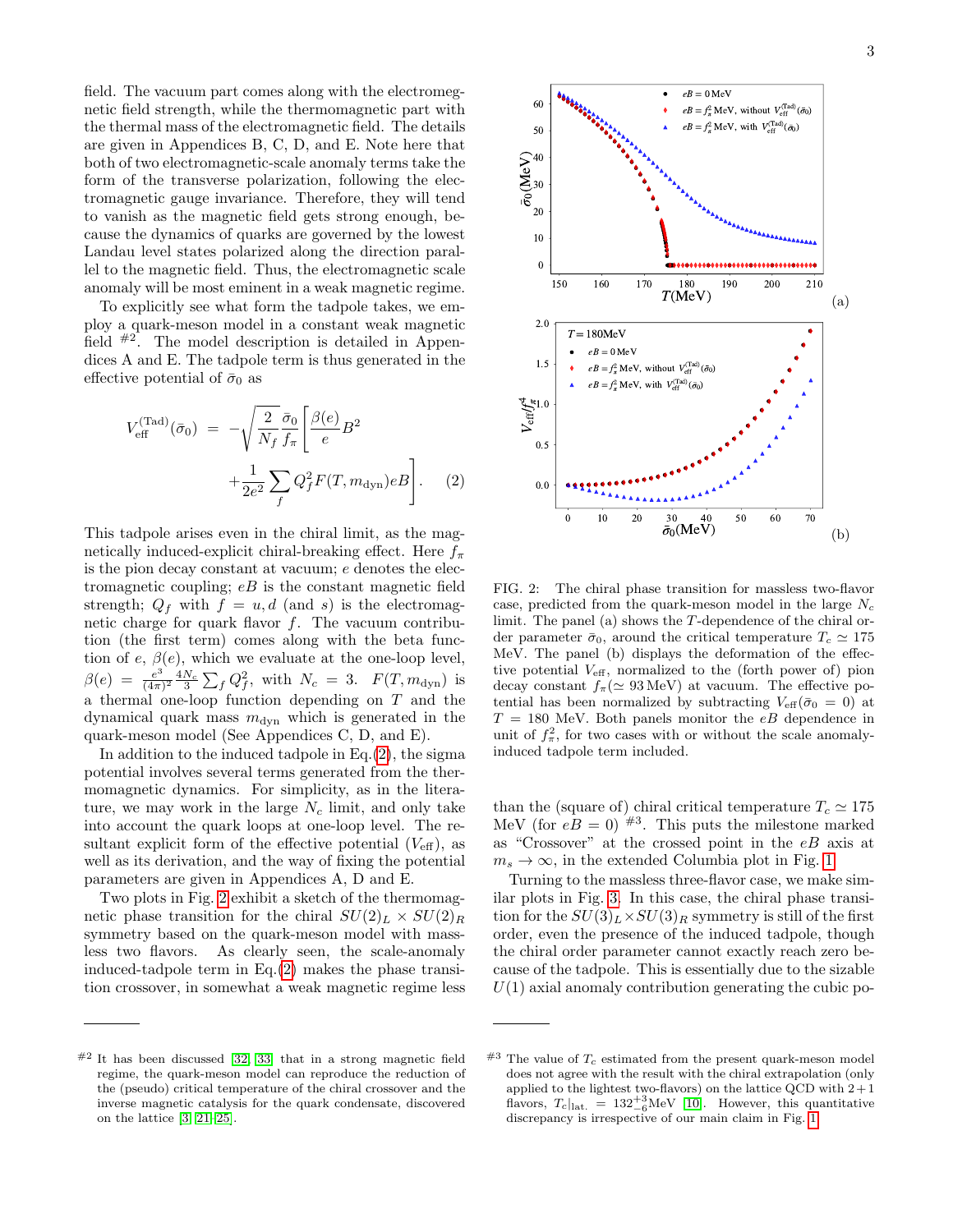

<span id="page-3-0"></span>FIG. 3: The same as Fig. [2,](#page-2-1) but for massless three flavors. The chiral critical temperature at  $eB = 0$  is  $T_c = 113$  MeV. The effective potential  $V_{\text{eff}}$  has been normalized in the same way as in Fig. [2,](#page-2-1) and subtracted by the value at  $\bar{\sigma}_0 = 0$ evaluated at  $T = 108$  MeV.

tential term, as evaporated in the Ginzburg-Landau de-scription around Eq.[\(1\)](#page-1-0)  $^{#4}$ . This result is marked as "1st order" in the extended Columbia plot, in Fig. [1.](#page-0-3)

Thus, combining the explicit results in Figs [2](#page-2-1) and [3,](#page-3-0) we can conclude that in the extended Columbia plot, along the  $m_s$  axis, there should be a critical endpoint marked as a second order phase transition – that is the "Suggested endpoint", in Fig. [1.](#page-0-3)

See Fig. [1.](#page-0-3) One interesting question is whether or not the second order nature persists when  $m_s$  gets smaller along the  $m_s$  axis.

If it does, there should be a second-order phase transition line on the  $m_s$  axis, extended from the suggested endpoint down to the first-order phase transition domain surrounded by the observed first-order point in Fig. [3.](#page-3-0) This is illustrated as the black-bold line on the  $m_s$  axis, in Fig. [1.](#page-0-3) Here one should notice that there should also be a tri-critical point, at which the three phases (first, second, and crossover domains) overlap. It is marked by a blank square, in Fig. [1.](#page-0-3) In that case, existence of the second-order phase transition line might be interpreted a remnant of the universality class of  $O(4)$  on the  $m_s$  axis, as in the Columbia plot without magnetic field [\[2\]](#page-4-1).

If the crossover nature, confirmed at  $m_s \to \infty$  in Fig. [2,](#page-2-1) keeps until the first-order phase transition domain surrounded by the observed first-order point in Fig. [3,](#page-3-0) the tri-critical point will no longer be the one: the tri-critical point is eaten and replaced by the new critical endpoint, due to the electromagnetic-scale anomaly *pollution* spoiling the second order phase transition nature.

At any rate, searching for the new critical endpoint is of importance, and paves the way to this new frontier in the extended Columbia plot, Fig. [1.](#page-0-3)

In conclusion, a new critical endpoint has been pinned down in the thermomagnetic-QCD phase structure, which is located between the massless two-flavor and three-flavor limits (displayed in the extended Columbia plot, Fig. [1,](#page-0-3) marked as the "Suggested endpoint"). This is shown to be signaled by the electromagnetic scale anomaly in QCD, and most eminent in a weak magnetic field regime.

Currently, the chiral-extrapolation on lattice in absence of a magnetic field has extensively been systematically studied, and improved so much in the case with  $2 + 1$  flavors [\[10\]](#page-4-13). On the other hand, there has been remarkable progress on creating small magnetic fields at the physical point, and the current lower bound is  $\sim 100$ MeV [\[3\]](#page-4-2). Therefore, it is highly anticipated that the new critical endpoint is accessible to search on lattice QCD in near future.

More on thermodynamical properties in thermomagnetic QCD with the electromagnetic scale anomaly will be pursued in another publication. It is also worth crosschecking our finding by the (nonperturbative) renormalization group method.

The presently proposed new critical endpoint is off the physical point. Extension by including a finite baryon chemical potential  $(\mu_B)$  might kick it up at the physical point, analogously to the prospected existence of the QCD critical endpoint in the conventional QCD phase diagram on the  $\mu_B - T$  plane: the existence of the QCD critical endpoint can be understood by a simple extrapolation of the three-flavor chiral limit on the Columbia plot [\[35\]](#page-5-7). Investigation along this possibility would also be worth pursuing.

Our finding would also be relevant to modeling magnetized thermal QCD-like theories beyond the standard model of particle physics. For instance, it would impact gravitational wave productions addressed by a chiral phase transition in a dark/hidden QCD theory with three flavors together with a magnetic field weaker than the target QCD scale, which originates from redshifting the primordially produced one. Having one heavier flavor among three would be incompatible and cannot realize

<sup>&</sup>lt;sup>#4</sup> It has been noted in the literature [\[34\]](#page-5-6) that at  $T < 1.5T_c$  the instanton effects are not significantly suppressed. In terms of the present quark-meson model, this implies that the corresponding coupling ( $B_{\text{anom}}$  in Eq.[\(A6\)](#page-6-0)) for the  $U(1)$ -axial anomaly term, giving the  $\alpha_3(T, eB)\bar{\sigma}_0^3$  term in Eq.[\(1\)](#page-1-0), can still be effective over the possible thermal suppression at around  $T = T_c$ .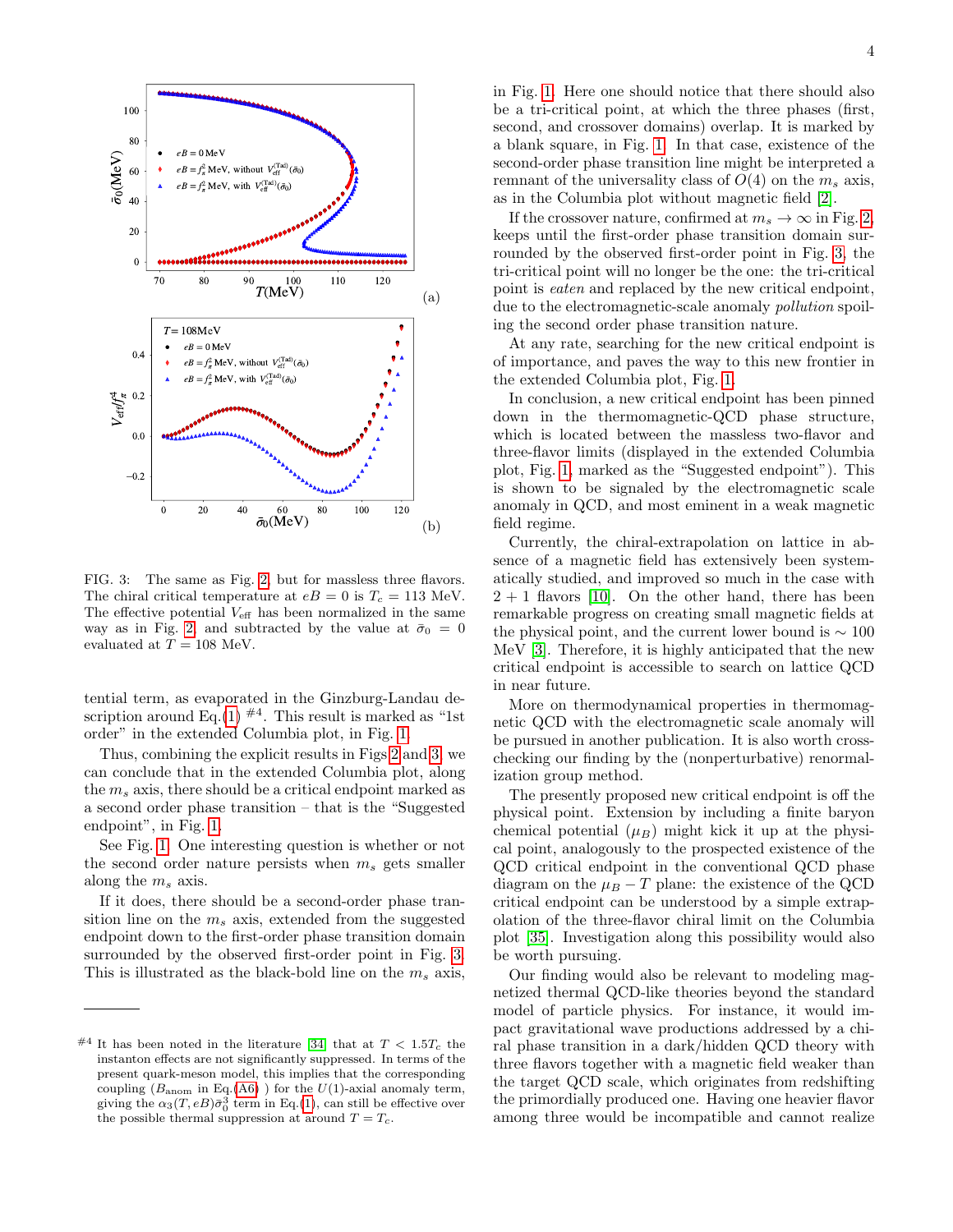the first-order phase transition desired to create sources of gravitational waves.

This work was supported in part by the National Science Foundation of China (NSFC) under Grant No.11747308, 11975108, 12047569, and the Seeds Funding of Jilin University (S.M.). The work of A.T. was supported by the RIKEN Special Postdoctoral Researcher program and partially by JSPS KAKENHI Grant Number JP20K14479.

- <span id="page-4-0"></span>[1] Robert D. Pisarski and Frank Wilczek. Remarks on the chiral phase transition in chromodynamics. Phys. Rev. D, 29:338–341, Jan 1984.
- <span id="page-4-1"></span>[2] Frank R. Brown, Frank P. Butler, Hong Chen, Norman H. Christ, Zhihua Dong, Wendy Schaffer, Leo I. Unger, and Alessandro Vaccarino. On the existence of a phase transition for qcd with three light quarks. Phys. Rev. Lett., 65:2491–2494, Nov 1990.
- <span id="page-4-2"></span>[3] G. S. Bali, F. Bruckmann, G. Endrodi, Z. Fodor, S. D. Katz, S. Krieg, A. Schafer, and K. K. Szabo. The QCD phase diagram for external magnetic fields. JHEP, 02:044, 2012.
- <span id="page-4-3"></span>[4] Guido Cossu, Sinya Aoki, Hidenori Fukaya, Shoji Hashimoto, Takashi Kaneko, Hideo Matsufuru, and Jun-Ichi Noaki. Finite temperature study of the axial  $u(1)$ symmetry on the lattice with overlap fermion formulation. Phys. Rev. D, 87:114514, Jun 2013.
- [5] A. Tomiya, G. Cossu, S. Aoki, H. Fukaya, S. Hashimoto, T. Kaneko, and J. Noaki. Evidence of effective axial  $u(1)$ symmetry restoration at high temperature qcd. Phys. Rev. D, 96:034509, Aug 2017.
- [6] S. Aoki, Y. Aoki, G. Cossu, H. Fukaya, S. Hashimoto, T. Kaneko, C. Rohrhofer, and K. Suzuki. Study of axial  $U(1)$  anomaly at high temperature with lattice chiral fermions. 11 2020.
- [7] A. Bazavov, Tanmoy Bhattacharya, Michael I. Buchoff, Michael Cheng, N. H. Christ, H.-T. Ding, Rajan Gupta, Prasad Hegde, Chulwoo Jung, F. Karsch, Zhongjie Lin, R. D. Mawhinney, Swagato Mukherjee, P. Petreczky, R. A. Soltz, P. M. Vranas, and Hantao Yin. Chiral transition and  $u(1)<sub>A</sub>$  symmetry restoration from lattice qcd using domain wall fermions. Phys. Rev. D, 86:094503, Nov 2012.
- [8] Michael I. Buchoff, Michael Cheng, Norman H. Christ, H.-T. Ding, Chulwoo Jung, F. Karsch, Zhongjie Lin, R. D. Mawhinney, Swagato Mukherjee, P. Petreczky, Dwight Renfrew, Chris Schroeder, P. M. Vranas, and Hantao Yin. Qcd chiral transition,  $u(1)_A$  symmetry and the dirac spectrum using domain wall fermions. Phys. Rev. D, 89:054514, Mar 2014.
- [9] Tanmoy Bhattacharya, Michael I. Buchoff, Norman H. Christ, H.-T. Ding, Rajan Gupta, Chulwoo Jung, F. Karsch, Zhongjie Lin, R. D. Mawhinney, Greg McGlynn, Swagato Mukherjee, David Murphy, P. Petreczky, Dwight Renfrew, Chris Schroeder, R. A. Soltz, P. M. Vranas, and Hantao Yin. Qcd phase transition with chiral quarks and physical quark masses. Phys. Rev. Lett., 113:082001, Aug 2014.
- <span id="page-4-13"></span>[10] H.-T. Ding, P. Hegde, O. Kaczmarek, F. Karsch, Anirban Lahiri, S.-T. Li, Swagato Mukherjee, H. Ohno, P. Petreczky, C. Schmidt, and P. Steinbrecher. Chiral phase transition temperature in  $(2 + 1)$ -flavor qcd. Phys. Rev. Lett., 123:062002, Aug 2019.
- <span id="page-4-4"></span>[11] H. T. Ding, S. T. Li, Swagato Mukherjee, A. Tomiya,

X. D. Wang, and Y. Zhang. Correlated Dirac eigenvalues and axial anomaly in chiral symmetric QCD. 10 2020.

- <span id="page-4-5"></span>[12] Sinya Aoki, Hidenori Fukaya, and Yusuke Taniguchi. Chiral symmetry restoration, the eigenvalue density of the dirac operator, and the axial u(1) anomaly at finite temperature. Phys. Rev. D, 86:114512, Dec 2012.
- [13] Tomomi Sato and Norikazu Yamada. Linking  $u(2) \times u(2)$ to  $o(4)$  model via decoupling. Phys. Rev. D,  $91:034025$ , Feb 2015.
- <span id="page-4-6"></span>[14] Yu Nakayama and Tomoki Ohtsuki. Bootstrapping phase transitions in qcd and frustrated spin systems. Phys. Rev. D, 91:021901, Jan 2015.
- <span id="page-4-7"></span>[15] A. Bazavov, H.-T. Ding, P. Hegde, F. Karsch, E. Laermann, Swagato Mukherjee, P. Petreczky, and C. Schmidt. Chiral phase structure of three flavor qcd at vanishing baryon number density. Phys. Rev. D, 95:074505, Apr 2017.
- <span id="page-4-8"></span>[16] Xiao-Yong Jin, Yoshinobu Kuramashi, Yoshifumi Nakamura, Shinji Takeda, and Akira Ukawa. Critical point phase transition for finite temperature 3-flavor qcd with nonperturbatively  $O(a)$  improved wilson fermions at  $N_t = 10$ . Phys. Rev. D, 96:034523, Aug 2017.
- <span id="page-4-9"></span>[17] Dmitri E. Kharzeev, Larry D. McLerran, and Harmen J. Warringa. The Effects of topological charge change in heavy ion collisions: 'Event by event P and CP violation'. Nucl. Phys. A, 803:227–253, 2008.
- [18] Massimo D'Elia. Lattice QCD Simulations in External Background Fields. Lect. Notes Phys., 871:181–208, 2013.
- [19] D. E. Kharzeev, J. Liao, S. A. Voloshin, and G. Wang. Chiral magnetic and vortical effects in high-energy nuclear collisions—A status report. Prog. Part. Nucl. Phys., 88:1–28, 2016.
- <span id="page-4-10"></span>[20] Gergely Endrödi. QCD in magnetic fields: from Hofstadter's butterfly to the phase diagram. PoS, LAT-TICE2014:018, 2014.
- <span id="page-4-11"></span>[21] V. G. Bornyakov, P. V. Buividovich, N. Cundy, O. A. Kochetkov, and A. Schäfer. Deconfinement transition in two-flavor lattice qcd with dynamical overlap fermions in an external magnetic field. Phys. Rev. D, 90:034501, Aug 2014.
- [22] G. S. Bali, F. Bruckmann, G. Endrödi, S. D. Katz, and A. Schäfer. The QCD equation of state in background magnetic fields. JHEP, 08:177, 2014.
- [23] Akio Tomiya, Heng-Tong Ding, Xiao-Dan Wang, Yu Zhang, Swagato Mukherjee, and Christian Schmidt. Phase structure of three flavor QCD in external magnetic fields using HISQ fermions. PoS, LATTICE2018:163, 2019.
- [24] Massimo D'Elia, Floriano Manigrasso, Francesco Negro, and Francesco Sanfilippo. QCD phase diagram in a magnetic background for different values of the pion mass. Phys. Rev. D, 98(5):054509, 2018.
- <span id="page-4-12"></span>[25] Gergely Endrodi, Matteo Giordano, Sandor D. Katz,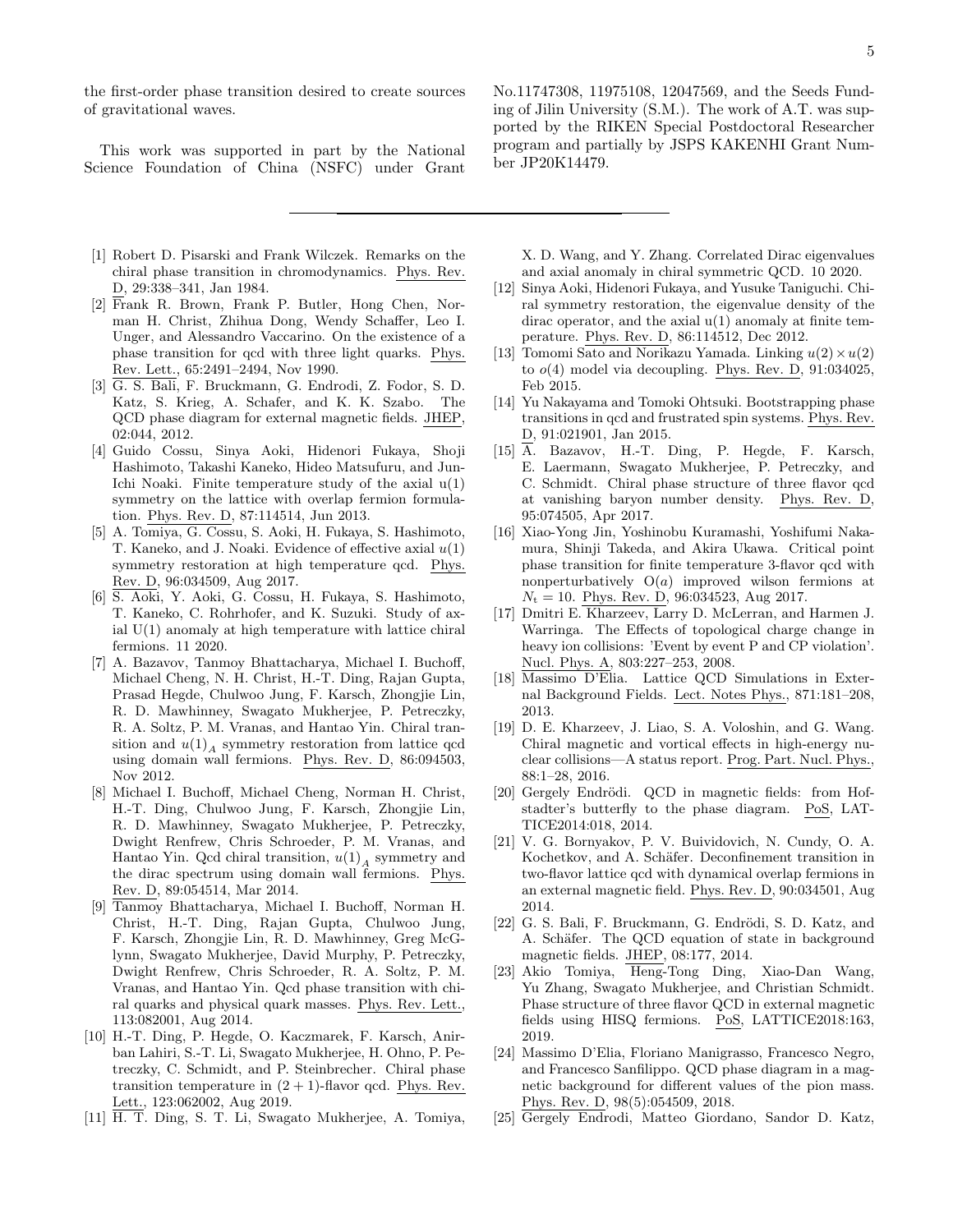T. G. Kovács, and Ferenc Pittler. Magnetic catalysis and inverse catalysis for heavy pions. JHEP, 07:007, 2019.

- <span id="page-5-0"></span>[26] Thomas D. Cohen and Naoki Yamamoto. New critical point for QCD in a magnetic field. Phys. Rev. D, 89(5):054029, 2014.
- <span id="page-5-1"></span>[27] Gergely Endrodi. Critical point in the QCD phase diagram for extremely strong background magnetic fields. JHEP, 07:173, 2015.
- <span id="page-5-2"></span>[28] M. Kobayashi and T. Maskawa. Chiral symmetry and eta-x mixing. Prog. Theor. Phys., 44:1422–1424, 1970.
- [29] M. Kobayashi, H. Kondo, and T. Maskawa. Symmetry breaking of the chiral  $u(3) \times u(3)$  and the quark model. Prog. Theor. Phys., 45:1955–1959, 1971.
- [30] Gerard 't Hooft. Symmetry Breaking Through Bell-Jackiw Anomalies. Phys. Rev. Lett., 37:8–11, 1976.
- <span id="page-5-3"></span>[31] Gerard 't Hooft. Computation of the Quantum Effects Due to a Four-Dimensional Pseudoparticle. Phys. Rev. D, 14:3432–3450, 1976. [Erratum: Phys.Rev.D 18, 2199  $(1978)$ .
- <span id="page-5-4"></span>[32] Alejandro Ayala, M. Loewe, and R. Zamora. Inverse magnetic catalysis in the linear sigma model with quarks. Phys. Rev. D, 91(1):016002, 2015.
- <span id="page-5-5"></span>[33] Jens O. Andersen, William R. Naylor, and Anders Tranberg. Inverse magnetic catalysis and regularization in the quark-meson model. JHEP, 02:042, 2015.
- <span id="page-5-6"></span>[34] Robert D. Pisarski and Fabian Rennecke. Multiinstanton contributions to anomalous quark interactions. Phys. Rev. D, 101(11):114019, 2020.
- <span id="page-5-7"></span>[35] Philippe de Forcrand and Massimo D'Elia. Continuum limit and universality of the Columbia plot. PoS, LAT-TICE2016:081, 2017.
- <span id="page-5-8"></span>[36] Jens O. Andersen and Rashid Khan. Chiral transition in a magnetic field and at finite baryon density. Phys. Rev. D, 85:065026, 2012.
- <span id="page-5-9"></span>[37] Muneyuki Ishida. Possible classification of the chiral scalar sigma nonet. Prog. Theor. Phys., 101:661–669, 1999.
- <span id="page-5-10"></span>[38] Yoshiki Kuroda, Masayasu Harada, Shinya Matsuzaki, and Daisuke Jido. Inverse Mass Hierarchy of Light Scalar Mesons Driven by Anomaly-Induced Flavor Breaking. PTEP, 2020(5):053D02, 2020.
- <span id="page-5-11"></span>[39] H. Arthur Weldon. Covariant Calculations at Finite Temperature: The Relativistic Plasma. Phys. Rev. D, 26:1394, 1982.
- <span id="page-5-12"></span>[40] K. Ahmed and S. S. Masood. Vacuum polarization at finite temperature and density in QED. Annals Phys., 207:460–473, 1991.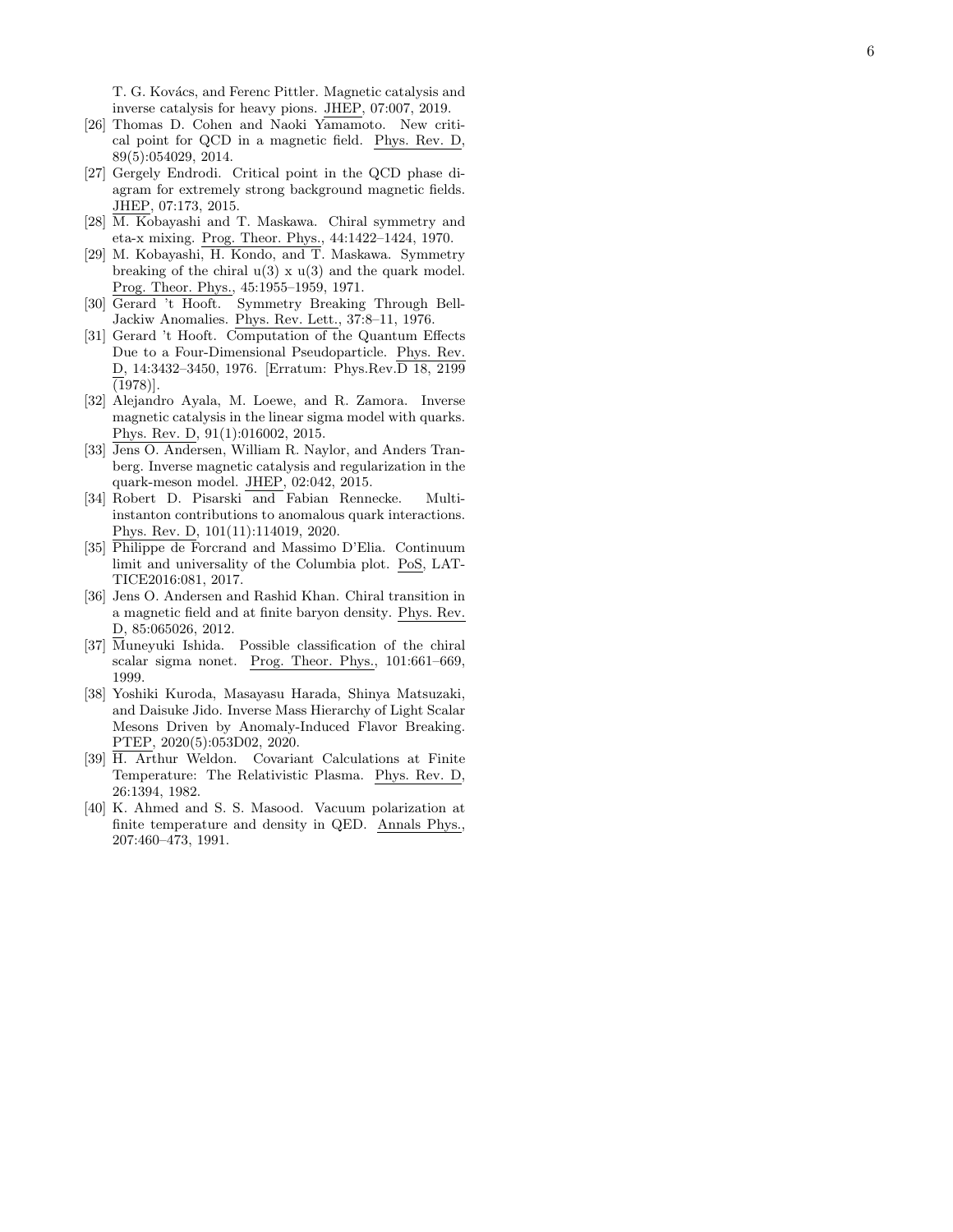## Appendix A: Ginzburg-Landau description based on linear sigma model approach

From the viewpoint of the low-energy hadron dynamics for  $N_f$ -flavor QCD, the chiral phase transition can be described by the Ginzburg-Landau approach based on the linear sigma model. Here we derive the mode potential.

First of all, we introduce the building block, the linear sigma model field Φ, which is parametrized by the scalarand pseudoscalar-meson fields as

$$
\Phi = \begin{cases} \frac{1}{2}(\sigma_0 + i\tau^i \pi^i), & \text{(for } N_f = 2) \\ \frac{1}{2}(\sigma_a + i\pi_a)\lambda^a, & \text{(for } N_f = 3), \end{cases} \tag{A1}
$$

where  $\tau_{i=1,\dots,3}$  are the Pauli matrices and  $\lambda_{a=1,\dots,8}$  represent the Gell-Mann matrices with  $\lambda_0 = \sqrt{2/3} \cdot \mathbf{1}_{3 \times 3}$ . Under the chiral symmetry we define the transformation law of  $\Phi$  as

$$
\Phi \to \begin{cases} g_L \cdot \Phi \cdot g_R^{\dagger}, & \text{(for } N_f = 2) \\ g_A \cdot g_L \cdot \Phi \cdot g_R^{\dagger}, & \text{(for } N_f = 3), \end{cases}
$$
\n(A2)

where  $g_{L,R} \in SU(2)_{L,R}$  in the case of  $N_f = 2$ , and  $g_{L,R} \in SU(3)_{L,R}$  with  $g_A \in U(1)_A$  in the case of  $N_f = 3$ .

Thus the linear sigma model is constructed based on the chiral invariance with its breaking source, including operators up to dimension four, as

$$
\mathcal{L}_{\text{LSM}} = \text{tr} \left[ \partial_{\mu} \Phi \partial^{\mu} \Phi^{\dagger} \right] - V(\Phi), \tag{A3}
$$

where  $V(\Phi)$  represents the potential terms,

<span id="page-6-1"></span>
$$
V(\Phi) = V_0(\Phi) + V_{\text{anom}}(\Phi) + V_{\text{SB}}(\Phi). \tag{A4}
$$

In Eq.[\(A4\)](#page-6-1)  $V_0(\Phi)$  is the chiral invariant part:

$$
V_0(\Phi) = \mu^2 \text{tr}[(\Phi^\dagger \Phi)] + \lambda_1 \text{tr}[(\Phi^\dagger \Phi)^2] + \lambda_2 (\text{tr}[(\Phi^\dagger \Phi)])^2,
$$
 (A5)

where  $\mu^2$  is the mass parameter taken either a positive or negative value.  $\lambda_{1,2}$  are dimensionless quartic coupling constants, which cannot be taken independently in the case of  $N_f = 2$ , because of the speciality of  $SU(2)$  algebra.

For  $N_f = 3$ , the  $U(1)$  axial anomalous part, but keeping the chiral  $SU(N_f)_L \times SU(N_f)_R$  symmetry, represents  $V_{\text{anom}}(\Phi)$ . The lowest dimensional operator for the  $U(1)$  axial anomalous part is given by a la Kobayashi-Maskawa-'t Hooft [\[28–](#page-5-2)[31\]](#page-5-3),

<span id="page-6-0"></span>
$$
V_{\text{anom}}(\Phi) = -B_{\text{anom}} \left( \det[\Phi] + \det[\Phi^{\dagger}] \right),\tag{A6}
$$

where the parameter  $B_{\text{anom}}$  is taken to be real, which has mass dimension one.

In the case of  $N_f = 2$ ,  $V_{\text{anom}}$  can be absorbed into the  $\mu^2$  terms, again, because of the speciality of the  $SU(2)$ algebra.

In the underlying QCD Lagrangian, the chiral symmetry is explicitly broken by the current quark mass matrix  $\mathcal{M} = \text{diag}\{m_u, m_d, m_s\}$ . In the linear-sigma model-Lagrangian, this explicit breaking effect is reflected in the  $V_{\text{SB}}$ part:

$$
V_{\rm SB}(\Phi) = -c \,\text{tr}[\mathcal{M}\Phi^{\dagger} + \mathcal{M}^{\dagger}\Phi],\tag{A7}
$$

where the parameter  $c$  is taken to be a real value, and has mass dimension two.

To be consistent with the underlying QCD, we choose the vacuum expectation value of the Φ field to respect the vectorial symmetry,  $SU(2)_V$  or  $SU(3)_V$ , in such a way that

$$
\langle \Phi \rangle = \bar{\Phi} \cdot \mathbf{1} = \begin{cases} \frac{1}{2}\bar{\sigma}_0 \cdot \mathbf{1}_{2 \times 2}, & \text{(for } N_f = 2) \\ \frac{1}{2}\sqrt{\frac{2}{3}}\bar{\sigma}_0 \cdot \mathbf{1}_{3 \times 3}, & \text{(for } N_f = 3). \end{cases}
$$
(A8)

Thus the linear sigma model potential can be viewed as a Ginzburg-Landau description, at the tree level (i.e. mean field level):

<span id="page-6-2"></span>
$$
V_{\text{tree}}(\bar{\sigma}_0) = \begin{cases} -\sum_f c m_f \bar{\sigma}_0 + \frac{1}{2} (\mu^2 - B_{\text{anom}}) \bar{\sigma}_0^2 + (\frac{\lambda_1}{8} + \frac{\lambda_2}{4}) \bar{\sigma}_0^4, & \text{(for } N_f = 2) \\ -\sqrt{\frac{2}{3}} \sum_f c m_f \bar{\sigma}_0 + \frac{1}{2} \mu^2 \bar{\sigma}_0^2 - \frac{B_{\text{anom}}}{3\sqrt{6}} \bar{\sigma}_0^3 + (\frac{\lambda_1}{12} + \frac{\lambda_2}{4}) \bar{\sigma}_0^4, & \text{(for } N_f = 3). \end{cases} (A9)
$$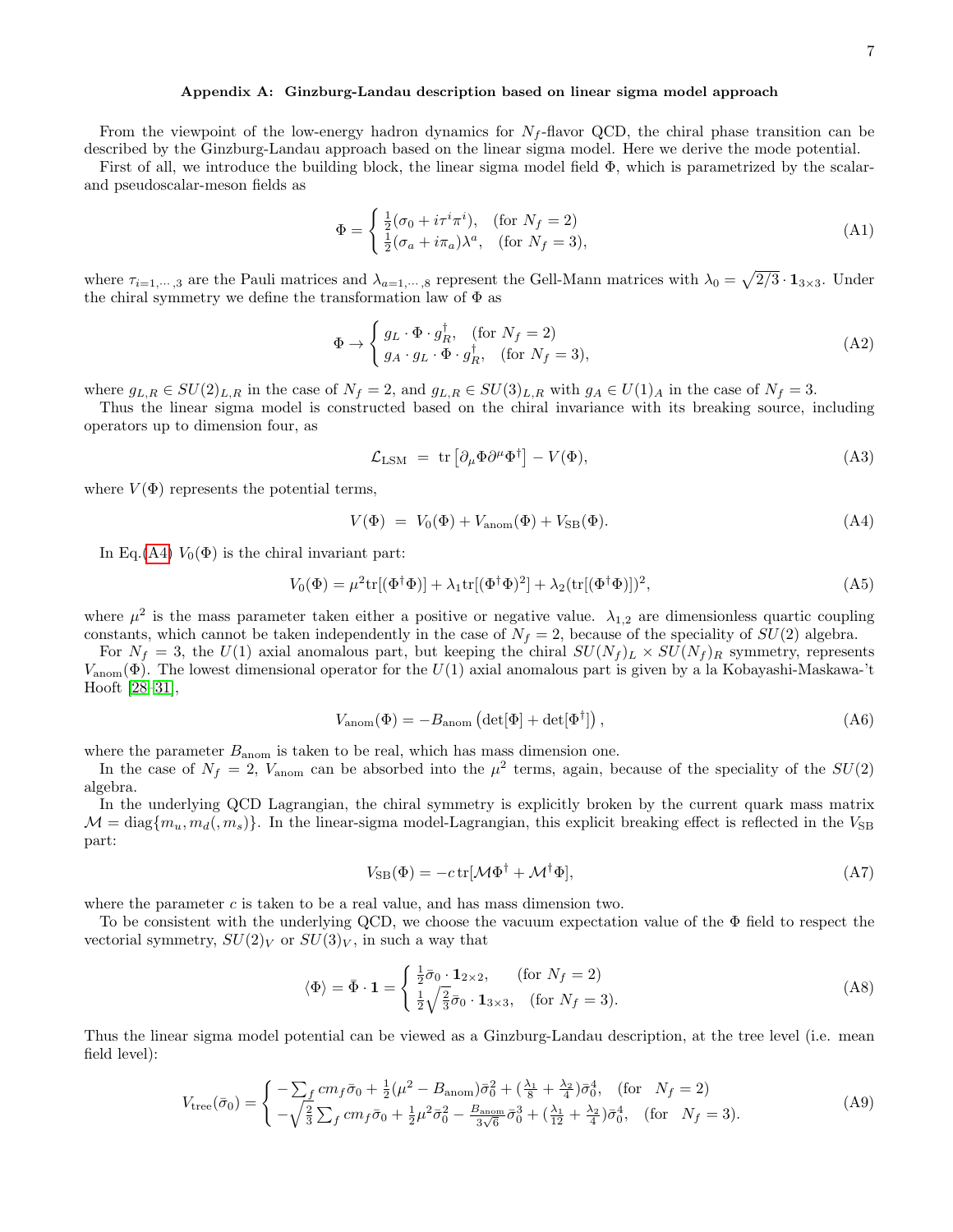From this potential, the expectation value  $\bar{\sigma}_0$  can be determined from the stationary condition,

<span id="page-7-0"></span>
$$
\frac{\partial V_{\text{eff}}(\bar{\sigma}_0)}{\partial \bar{\sigma}_0} = 0. \tag{A10}
$$

At the tree level evaluation, it is related to the pion decay constatnt  $f_{\pi}$  as

$$
f_{\pi} = 2\bar{\Phi}.\tag{A11}
$$

We can also discuss the order of chiral phase transition from the tree-level potential in Eq. [\(A9\)](#page-6-2). At the chiral limit for the case of  $N_f = 2$  ( $m_f = 0$ ), the parameter  $B_{\text{anom}}$  can be absorbed in the mass parameter  $\mu^2$ , so that the  $U(1)$  axial anomaly part does not effectively affect the the order of chiral phase transition. The tree-level potential then has only the  $\bar{\sigma}_0^2$  and  $\bar{\sigma}_0^4$  terms. Thus, in the massless two-flavor case, the phase transition is deduced to be of the second order.

In the massless three-flavor case, the  $U(1)$  axial anomaly part generates the cubic term of  $\bar{\sigma}_0$ , which creates a potential barrier between the chiral symmetric vacuum ( $\bar{\sigma}_0 = 0$ ) and broken one ( $\bar{\sigma}_0 \neq 0$ ). In association with the deformation of the potential, the phase transition is changed to be of the first order.

The meson masses can also be evaluated in the linear sigma model. Even when coupled to quarks so that the model is extended to the quark-meson model, the mass formulae at the tree-level will still be available in the large  $N_c$  limit, where only the quark loop effects are taken into account.

For the two-flavor case, the meson masses are given as

$$
m_{\pi}^{2} = \mu^{2} + \frac{1}{2}\lambda_{1}f_{\pi}^{2}
$$
  
= 
$$
\sum_{f} cm_{f} \frac{1}{f_{\pi}},
$$
  

$$
m_{\sigma}^{2} = \mu^{2} + \frac{3}{2}\lambda_{1}f_{\pi}^{2}.
$$
 (A12)

Here, we have used the stationary condition in Eq.[\(A10\)](#page-7-0). In addition,  $B(\lambda_2)$  has been absorbed into  $\mu^2(\lambda_1)$ , as noted above. In the chiral limit  $(m_f \to 0)$ , the pion mass  $m_\pi$  goes to zero. To implement the numerical calculation in the present paper for the two-flavor chiral limit, we have set  $m_{\sigma} = 800$  MeV, just for a reference value as in the literature [\[33,](#page-5-5) [36\]](#page-5-8).

For the three-flavor case, meson masses are given as

$$
m_{\pi}^{2} = \sum_{f} cm_{f} \sqrt{\frac{2}{3}} \frac{1}{f_{\pi}}
$$
  
\n
$$
m_{\sigma}^{2} = \mu^{2} - B_{\text{anom}} f_{\pi} + \frac{3}{2} (\lambda_{1} + 3\lambda_{2}) f_{\pi}^{2}.
$$
  
\n
$$
m_{\eta'}^{2} = m_{\pi}^{2} + \frac{3}{2} B_{\text{anom}} f_{\pi}
$$
  
\n
$$
m_{a_{0}}^{2} = \frac{2}{3} m_{\eta'}^{2} + \frac{1}{3} m_{\pi}^{2} + \lambda_{1} f_{\pi}^{2}
$$
  
\n
$$
= m_{\sigma}^{2} + m_{\eta'}^{2} - m_{\pi}^{2} - 3\lambda_{2} f_{\pi}^{2}.
$$
\n(A13)

For the three-flavor chiral limit analysis, meson masses have been fixed to  $m_{\sigma} = 650$  MeV,  $m_{a_0} = 940$  MeV, and  $m_{\eta'}=960$  MeV, which are typical values obtained in the framework of linear sigma models [\[37,](#page-5-9) [38\]](#page-5-10).

## Appendix B: A general low energy theorem for scale symmetry

In the low-energy meson-dynamics, the scalar meson fields serve as a source for the scale symmetry breaking in QCD, accompanied with the chiral symmetry breaking. In the scale (dilatation) current, the lightest isosinglet scalar will govern, which would be identified as the signal particle for the spontaneous chiral symmetry breaking. Then, in a low-energy regime, the lightest isosinglet scalar can only couple to the dilatation current  $j_D^{\mu}$ , and it is generally expressed as the overlap amplitude, like

<span id="page-7-1"></span>
$$
\langle 0|\partial_{\mu}j_{D}^{\mu}(x)|\sigma_{0}(p)\rangle = \langle 0|\left(T^{\mu}_{\ \mu}\right)_{\text{meson}}(x)|\sigma_{0}(p)\rangle = \bar{\sigma}_{0}m_{\sigma}^{2}e^{-ip\cdot x},\tag{B1}
$$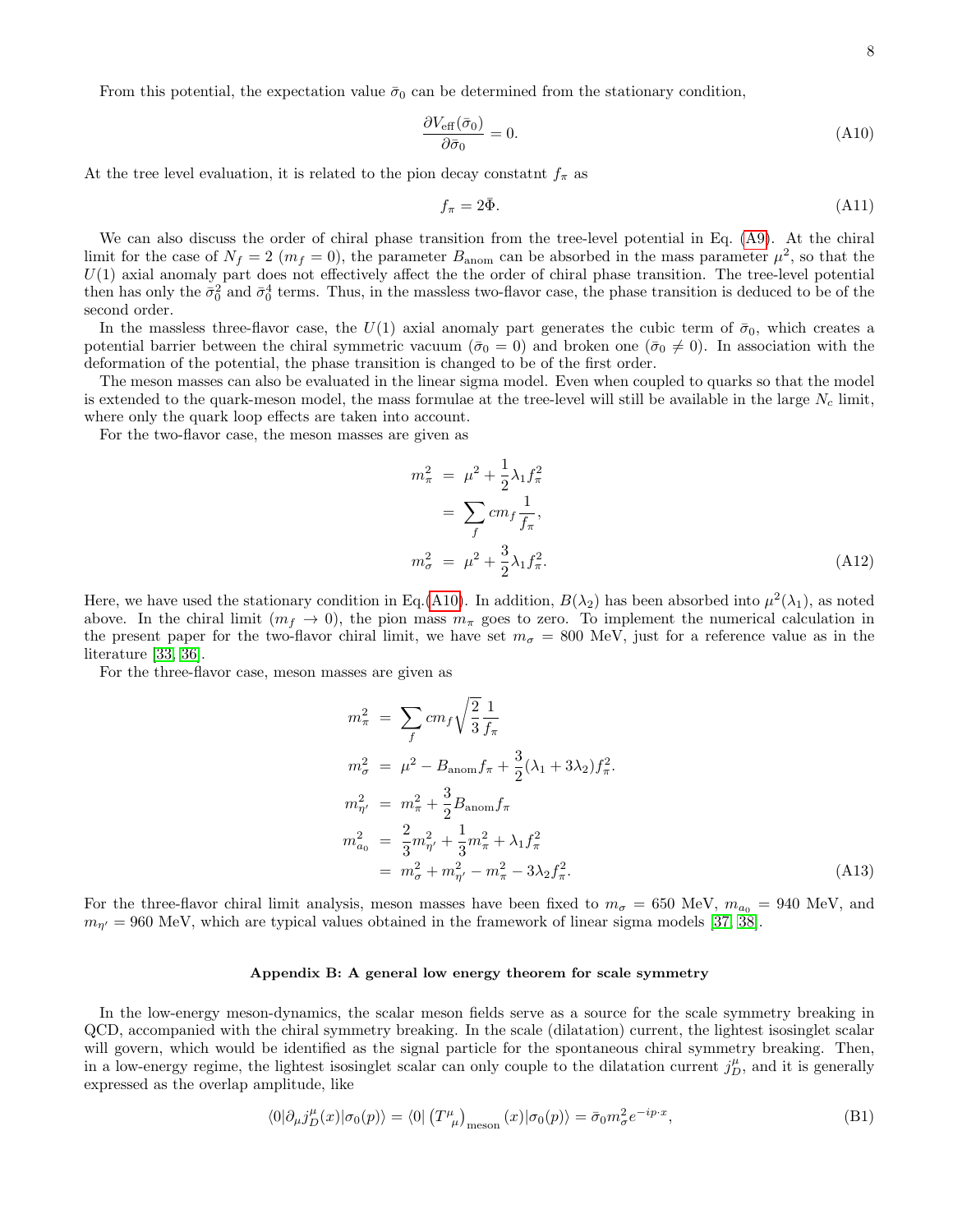where  $(T^{\mu}_{\mu})_{\text{meson}}$  is the trace of the energy momentum tensor described by mesons. The overall sign would be minus, and then it can be absorbed in the pion decay constant (or redefinition of the  $\bar{\sigma}_0$  field). Equation [\(B1\)](#page-7-1) can be thought of as a low energy theorem for the scale symmetry. One can easily check that the linear sigma model surely reproduces the low energy theorem in Eq. [\(B1\)](#page-7-1), in such a way that

<span id="page-8-1"></span>
$$
\partial_{\mu}j_{D}^{\mu} = (T^{\mu}_{\ \mu})_{\text{meson}} = 2\mu^{2}\text{tr}[\Phi^{\dagger}\Phi] + (N_{f} - 4)B(\det\Phi + \det\Phi^{\dagger}) - 3\text{ctr}[\mathcal{M}\Phi^{\dagger} + \mathcal{M}^{\dagger}\Phi],
$$
  

$$
\rightarrow \qquad \langle 0 | (T^{\mu}_{\ \mu})_{\text{meson}} (x) | \sigma_{0}(p) \rangle = \sqrt{\frac{N_{f}}{2}} f_{\pi} m_{\sigma}^{2} e^{-ip\cdot x}.
$$
 (B2)

#### Appendix C: Ward-Takahashi identity for scale symmetry

The scale symmetry is also explicitly broken by the electromagnetic contribution and becomes anomalous. As a consequence, the isosinglet scalar can be coupled to the electromagnetic field via the scale anomaly arising from the quantum correction of the quark loop. To obtain the coupling form between the sigma field and the electromagnetic field, we consider the low-energy theorem related to the Ward-Takahashi identity for a photon two-point function coupled with the dilatation current  $j_D^{\mu}$ ,

<span id="page-8-0"></span>
$$
\lim_{q \to 0} \int d^4 y e^{iq \cdot y} \langle 0 | T \partial_\mu j_D^\mu(y) A_\mu(x) A_\nu(0) | 0 \rangle = i \delta_D \langle 0 | T A_\mu(x) A_\nu(0) | 0 \rangle \tag{C1}
$$

where  $\delta_D$  denotes the infinitesimal scale transformation by the charge  $Q_D = \int d^3 \vec{x} j_D^0(x)$ , defined as  $[iQ_D, \mathcal{O}(x)] =$  $\delta_D \mathcal{O}(x) = (d_{\mathcal{O}} + x^{\nu} \partial_{\nu}) \mathcal{O}(x)$ , for an operator  $\mathcal O$  with the scaling dimension  $d_{\mathcal{O}}$ .

Assuming the lightest scalar-meson pole-dominance, we can rewrite the left-hand side of Eq. [\(C1\)](#page-8-0),

$$
\lim_{q \to 0} \int d^4 y e^{iq \cdot y} \langle 0| T \partial_\mu j_D^\mu(y) A_\mu(x) A_\nu(0) |0\rangle = -i \sqrt{\frac{N_f}{2}} f_\pi \lim_{q \to 0} \langle \sigma_0(q) | T A_\mu(x) A_\nu(0) |0\rangle. \tag{C2}
$$

Here, we have used the low energy theorem in Eq. [\(B2\)](#page-8-1). Hence, the overlap amplitude of two photons associated with the isosinglet scalar state can be described by the scale transformation for the photon propagator,

<span id="page-8-2"></span>
$$
\langle \sigma_0(q=0)|TA_\mu(x)A_\nu(0)|0\rangle = -\sqrt{\frac{2}{N_f}} \frac{1}{f_\pi} \delta_D \langle 0|TA_\mu(x)A_\nu(0)|0\rangle. \tag{C3}
$$

By using Eq. [\(C3\)](#page-8-2), we will find the coupling form between the sigma field and the electromagnetic field.

## Appendix D: Scale-anomaly induced-tadpole term at finite temperature

The photon propagator gets the thermal quantum correction arising from the quark loop calculation with the dynamical quark mass  $m_{dyn}$ . Hence, the photon propagator no longer takes the Lorentz-covariant form, and then the polarization structure can be generally decomposed into the three independent components,

$$
D_{\mu\nu}(K) = \frac{-i}{K^2 - \Pi_T} P_{\mu\nu} + \frac{-i}{K^2 - \Pi_L} Q_{\mu\nu} + (\xi - 1) \frac{i K_\mu K_\nu}{K^4},
$$
\n(D1)

where the four-momentum of the photon denotes  $K_{\mu} = (\omega, k_1, k_2, k_3)$ .  $\xi$  is the gauge fixing parameter, and  $P_{\mu\nu}$  and  $Q_{\mu\nu}$  represent the transverse- and the longitudinal-polarization tensors,

$$
P_{\mu\nu} = \tilde{\eta}_{\mu\nu} + \frac{\tilde{K}_{\mu}\tilde{K}_{\nu}}{\vec{k}^{2}},
$$
  
\n
$$
Q_{\mu\nu} = \frac{-1}{K^{2}\vec{k}^{2}} \left(\vec{k}^{2}u_{\mu} + \omega\tilde{K}_{\mu}\right) \left(\vec{k}^{2}u_{\nu} + \omega\tilde{K}_{\nu}\right),
$$
\n(D2)

with  $\tilde{\eta}_{\mu\nu}$ ,  $\tilde{K}_{\mu}$  and  $u_{\mu}$  being

$$
\tilde{\eta}_{\mu\nu} = \text{diag}[0, -1, -1, -1], \n\tilde{K}_{\mu} = K_{\mu} - \omega u_{\mu} = (0, k_1, k_2, k_3), \nu_{\mu} = = (+1, 0, 0, 0). \tag{D3}
$$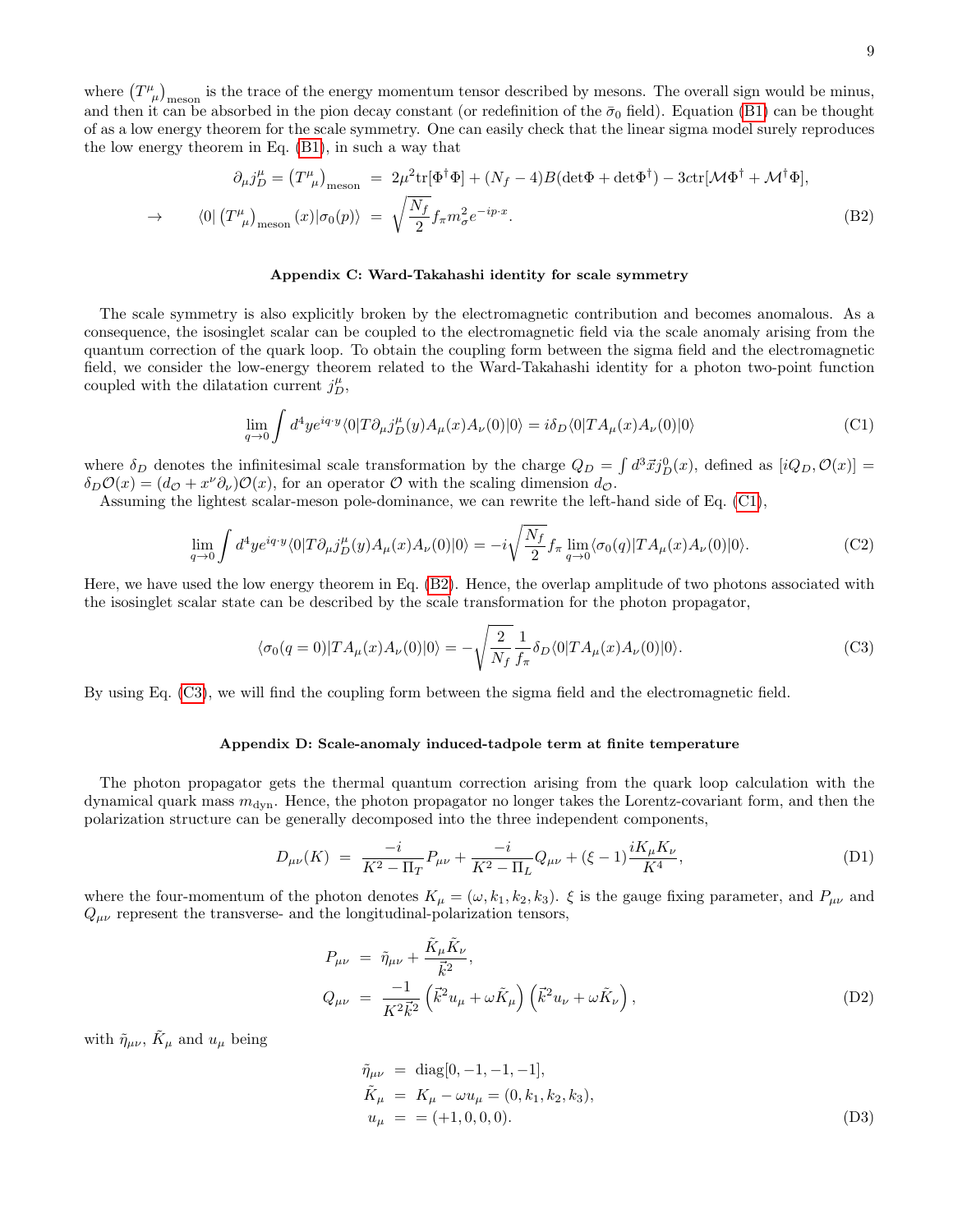The loop corrections  $\Pi_{T,L}$  separately include the vacuum part  $\Pi_{T,L}^{(T=0)}$  and thermal part  $\Pi_{T,L}^{(\beta)}$ ,

$$
\Pi_{T,L} = \Pi_{T,L}^{(T=0)} + \Pi_{T,L}^{(\beta)}.
$$
\n(D4)

At the one loop calculation performed by the dimensional regularization in  $4 - \epsilon$  dimension,  $\Pi_{T,L}$  are expressed as (for the detail of the thermal part, see [\[39,](#page-5-11) [40\]](#page-5-12))

$$
\Pi_{T}^{(T=0)} = \Pi_{L}^{(T=0)} = -\frac{N_{c}}{2\pi^{2}} \sum_{f} Q_{f}^{2} K^{2} \int_{0}^{1} dx \, x(1-x) \left(\frac{2}{\epsilon} - \log\{m_{\text{dyn}}^{2} - x(1-x)K^{2}\} - \gamma + \log(4\pi)\right) \n\Pi_{T}^{(\beta)} = \frac{2N_{c}}{\pi^{2}} \sum_{f} Q_{f}^{2} \left[ \left\{\frac{\omega^{2}}{\vec{k}^{2}} + \left(1 - \frac{\omega^{2}}{\vec{k}^{2}}\right) \ln \frac{\omega + |\vec{k}|}{\omega - |\vec{k}|}\right\} \n\times \left(\frac{m_{\text{dyn}}}{\beta} \tilde{a}(m_{\text{dyn}}\beta) - \frac{1}{\beta^{2}} \tilde{c}(m_{\text{dyn}}\beta)\right) + \frac{1}{8} \left\{2m_{\text{dyn}}^{2} + \omega^{2} + \frac{107\omega^{2} - 131\vec{k}^{2}}{72}\right\} \tilde{b}(m_{\text{dyn}}\beta) \right] \n\Pi_{L}^{(\beta)} = \frac{4N_{c}}{\pi^{2}} \sum_{f} Q_{f}^{2} \left(1 - \frac{\omega^{2}}{\vec{k}^{2}}\right) \left[ \left(1 - \frac{\omega}{2|\vec{k}|} \ln \frac{\omega + |\vec{k}|}{\omega - |\vec{k}|}\right) \left(\frac{m_{\text{dyn}}}{\beta} \tilde{a}(m_{\text{dyn}}\beta) - \frac{1}{\beta^{2}} \tilde{c}(m_{\text{dyn}}\beta)\right) \right. \n+ \frac{1}{4} \left\{2m_{\text{dyn}}^{2} - \omega^{2} + \frac{11\vec{k}^{2} + 37\omega^{2}}{72}\right\} \tilde{b}(m_{\text{dyn}}\beta) \right],
$$
\n(D5)

where  $\gamma$  is the Euler-Mascheroni constant.  $\tilde{a}(m_{dyn}\beta)$ ,  $\tilde{b}(m_{dyn}\beta)$  and  $\tilde{c}(m_{dyn}\beta)$  are given by

$$
\tilde{a}(m_{\text{dyn}}\beta) = \ln(1 + e^{-m_{\text{dyn}}\beta}),
$$
\n
$$
\tilde{b}(m_{\text{dyn}}\beta) = \sum_{n=1}^{\infty} (-1)^n \text{Ei}(-nm_{\text{dyn}}\beta) = \sum_{n=1}^{\infty} (-1)^n \left(-\int_{nm_{\text{dyn}}\beta}^{\infty} \frac{e^{-t}}{t} dt\right),
$$
\n
$$
\tilde{c}(m_{\text{dyn}}\beta) = \sum_{n=1}^{\infty} (-1)^n \frac{e^{-nm_{\text{dyn}}\beta}}{n^2}.
$$
\n(D6)

With the above explicit expression, the scale transformation for the photon propagator showing up in Eq.[\(C3\)](#page-8-2) is evaluated as

<span id="page-9-1"></span>
$$
\delta_D D_{\mu\nu}(x) = -\int \frac{d^4 p}{(2\pi)^4} \left[ \left\{ F^{(T=0)}(K) + F_T^{(\beta)}(\omega, \vec{k}) \right\} \frac{i}{(K^2 - \Pi_T)^2} P_{\mu\nu} \right. \\ \left. + \left\{ F^{(T=0)}(K) + F_L^{(\beta)}(\omega, \vec{k}) \right\} \frac{i}{(K^2 - \Pi_L)^2} Q_{\mu\nu} \right] e^{-iK \cdot x}, \tag{D7}
$$

where  $F^{(T=0)}(K)$  and  $F_{T,L}^{(\beta)}(\omega, \vec{k})$  represent the variation for the vacuum- and the thermal-parts, respectively. Actually,  $F^{(T=0)}(K)$  is expressed as

<span id="page-9-0"></span>
$$
F^{(T=0)}(K) = -2\frac{\beta(e)}{e}K^2 + \frac{N_c}{\pi^2} \sum_f Q_f^2 m_{\text{dyn}}^2 \left[ -1 + \int_0^1 dx \frac{1}{1 - x(1 - x)(K^2/m_{\text{dyn}}^2)} \right].
$$
 (D8)

The first term of the right hand side in Eq. [\(D8\)](#page-9-0) induces the (local) tadpole interaction between the isosingle scalar and the electromagnetic fields. However, the second term corresponds to the nonlocal effective interaction, so that it does not contribute to the static effective potential describing the conventional chiral phase transition in the static picture.

 $F_{T,L}^{(\beta)}(\omega,\vec{k})$  in Eq.[\(D7\)](#page-9-1) gives the the thermal correction to the tadpole interaction, which is generated by the thermal mass of the electromagnetic field. Thus, we take the on-shell condition  $(\omega = |\vec{k}|)$  and the low energy limit  $(\omega = |\vec{k}| \to 0)$ ,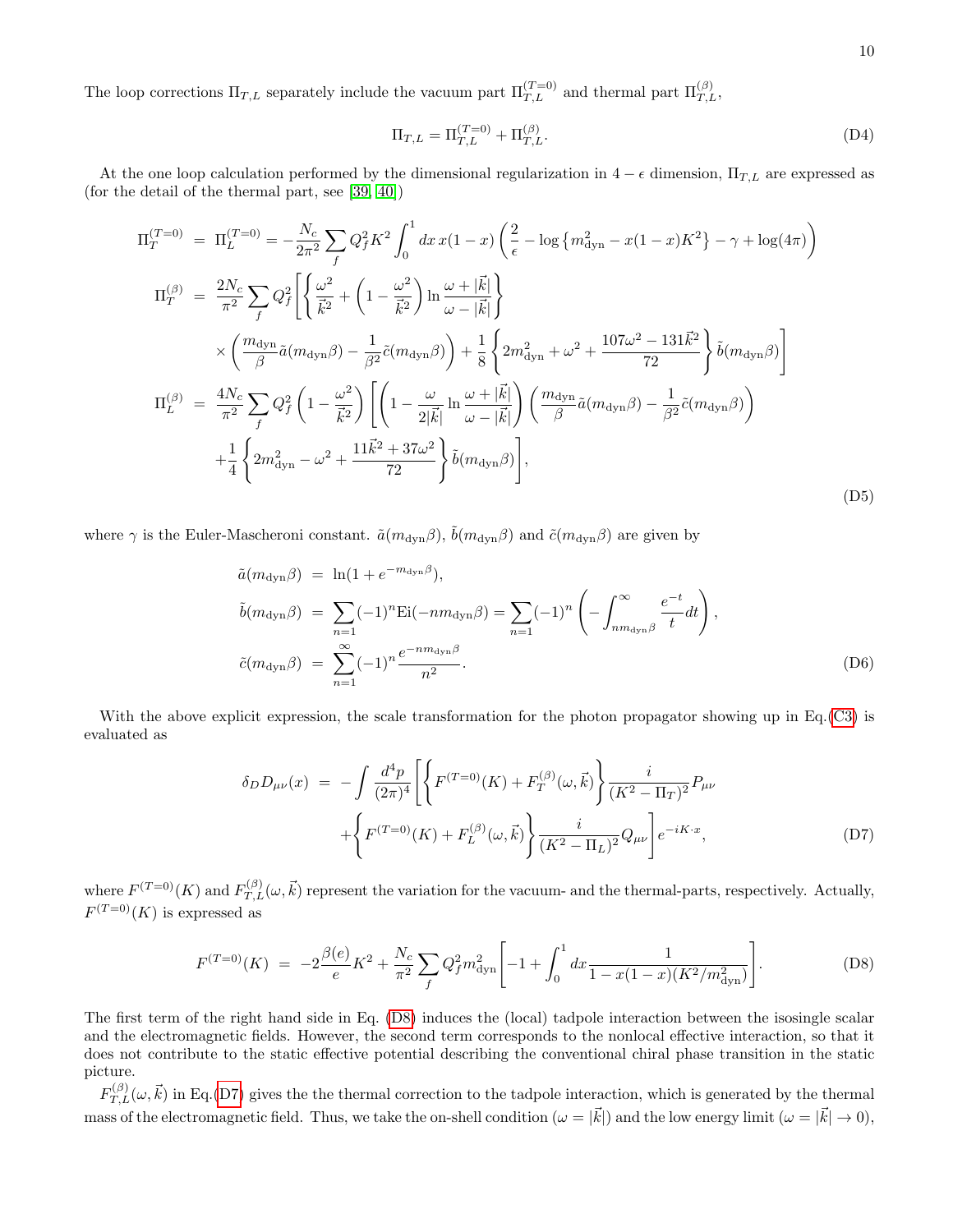and then  $F_{T,L}^{(\beta)}(\omega,\vec{k})$  goes like

$$
\lim_{\omega=|\vec{k}|\to 0} F_T^{(\beta)}(\omega, \vec{k}) = \sum_f Q_f^2 \frac{4N_c}{\pi^2} \left[ \left( \frac{m_{\text{dyn}}}{\beta} \tilde{a}(m_{\text{dyn}}\beta) - \frac{1}{\beta^2} \tilde{c}(m_{\text{dyb}}\beta) \right) + \frac{1}{4} m_{\text{dyn}}^2 \tilde{b}(m_{\text{dyn}}\beta) \right]
$$
  
\n
$$
= \sum_f Q_f^2 F(\beta, m_{\text{dyn}}),
$$
  
\n
$$
\lim_{\omega=|\vec{k}| \to 0} F_L^{(\beta)}(\omega, \vec{k}) = 0.
$$
 (D9)

By picking up the relevant contributions to the effective potential, the scale transformation of the photon two-point function in  $Eq.(C3)$  $Eq.(C3)$  is eventually evaluated as

<span id="page-10-0"></span>
$$
\delta_D \langle 0|TA_\mu(x)A_\nu(0)|0\rangle = -\int \frac{d^4K}{(2\pi)^4} \left[ \left\{ -2\frac{\beta(e)}{e}K^2 + \sum_f Q_f^2 F(\beta, m_{\text{dyn}}) \right\} \frac{i}{(K^2 - \Pi_T)^2} P_{\mu\nu} + \left\{ -2\frac{\beta(e)}{e}K^2 \right\} \frac{i}{(K^2 - \Pi_L)^2} Q_{\mu\nu} \right] e^{-iK \cdot x}, \tag{D10}
$$

where  $Q_u = +2e/3$ ,  $Q_d = -e/3$ ,  $Q_s = -e/3$  and  $m_{dyn}$  is the dynamical quark mass generated by the spontaneous chiral symmetry breaking. Here, we have taken the flavor universal limit;  $m_{\text{dyn}}^{(u)} = m_{\text{dyn}}^{(d)} = m_{\text{dyn}}^{(s)} = m_{\text{dyn}}$ .

Now, we can read the effective interaction between the isosinglet scalar meson and the electromagnetic field at finite temperature, by using Eq. [\(C3\)](#page-8-2) with Eq. [\(D10\)](#page-10-0),

<span id="page-10-1"></span>
$$
\mathcal{L}_{int}^{(Tad)} = \frac{\beta(e)}{2e} \sqrt{\frac{2}{N_f}} \frac{\sigma_0}{f_\pi} F_{\mu\nu} F^{\mu\nu} - \frac{1}{2} \sum_f Q_f^2 F(T, m_{dyn}) \sqrt{\frac{2}{N_f}} \frac{\sigma_0}{f_\pi} A_{\mu}^{(T)} A_{(T)}^{\mu}, \tag{D11}
$$

where  $A_{\mu}^{(T)}(x)$  represents the transversely polarized photon field,

$$
A_{\mu}^{(T)}(x) = \int \frac{d^4p}{(2\pi)^4} P_{\mu\nu}(p) A^{\nu}(p) e^{-ip \cdot x}.
$$
 (D12)

At  $T = 0$  the thermal part in the second term of Eq. [\(D11\)](#page-10-1) vanishes. Then, we readily see that the effective interaction in Eq. [\(D11\)](#page-10-1) surely reproduces the electromagnetic scale anomaly in the vacuum:

$$
\langle 0|\mathcal{L}_{int}^{(Tad)}|0\rangle = \frac{\beta(e)}{2e}F_{\mu\nu}F^{\mu\nu}.
$$
 (D13)

In the action level, the thermal part in Eq. [\(D11\)](#page-10-1) can be rewritten as

<span id="page-10-2"></span>
$$
\int d^4x e^2 A^{(T)}_{\mu}(x) A^{\mu}_{(T)}(x) = \int d^4x e^2 \left[ \int \frac{d^4p}{(2\pi)^4} P_{\mu\nu}(p) A^{\nu}(p) e^{-ip \cdot x} \right] \left[ \int \frac{d^4q}{(2\pi)^4} P^{\mu\rho}(q) A_{\rho}(q) e^{-iq \cdot x} \right]
$$

$$
= \int \frac{d^4K}{(2\pi)^4} e^2 \frac{-1}{2\vec{k}^2} \left\{ \int d^4x \tilde{F}_{\sigma\rho}(x) e^{-iK \cdot x} \right\} \left\{ \int d^4y \tilde{F}^{\sigma\rho}(y) e^{+iK \cdot y} \right\} \tag{D14}
$$

where

$$
\tilde{F}_{\sigma\rho}(x) = \tilde{\partial}_{\sigma}\tilde{A}_{\rho}(x) - \tilde{\partial}_{\rho}\tilde{A}_{\sigma}(x), \n\tilde{\partial}_{\sigma} = \partial_{\sigma} - u_{\sigma}\partial_{0} = (0, \partial_{1}, \partial_{2}, \partial_{3}), \n\tilde{A}_{\rho}(x) = \tilde{\eta}_{\rho\mu}A^{\mu}(x) = A_{\rho}(x) - A_{0}(x)u_{\rho} = (0, A_{1}, A_{2}, A_{3}).
$$
\n(D15)

The thermal part in Eq.[\(D14\)](#page-10-2) includes an infrared divergence. In a weak magnetic field regime ( $\sqrt{eB} < T < m_{\text{dyn}}$ ) which we have focused on in the main text, the magnetic field strength  $\tilde{F}_{12} = -B$  supplies the infrared cutoff, and should be implemented in Eq. [\(D14\)](#page-10-2). Thus, the thermomagnetically induced tadpole can be evaluated as

$$
\int d^4x \left[ -\frac{1}{2} \sum_f Q_f^2 F(T, m_{\rm dyn}) \sqrt{\frac{2}{N_f}} \frac{\sigma_0}{f_\pi} A_\mu^{(T)} A_{(T)}^\mu \right] \approx \int d^4x \left[ \frac{1}{2e^2} \sum_f Q_f^2 F(T, m_{\rm dyn}) \sqrt{\frac{2}{N_f}} \frac{\sigma_0}{f_\pi} e B \right].
$$
 (D16)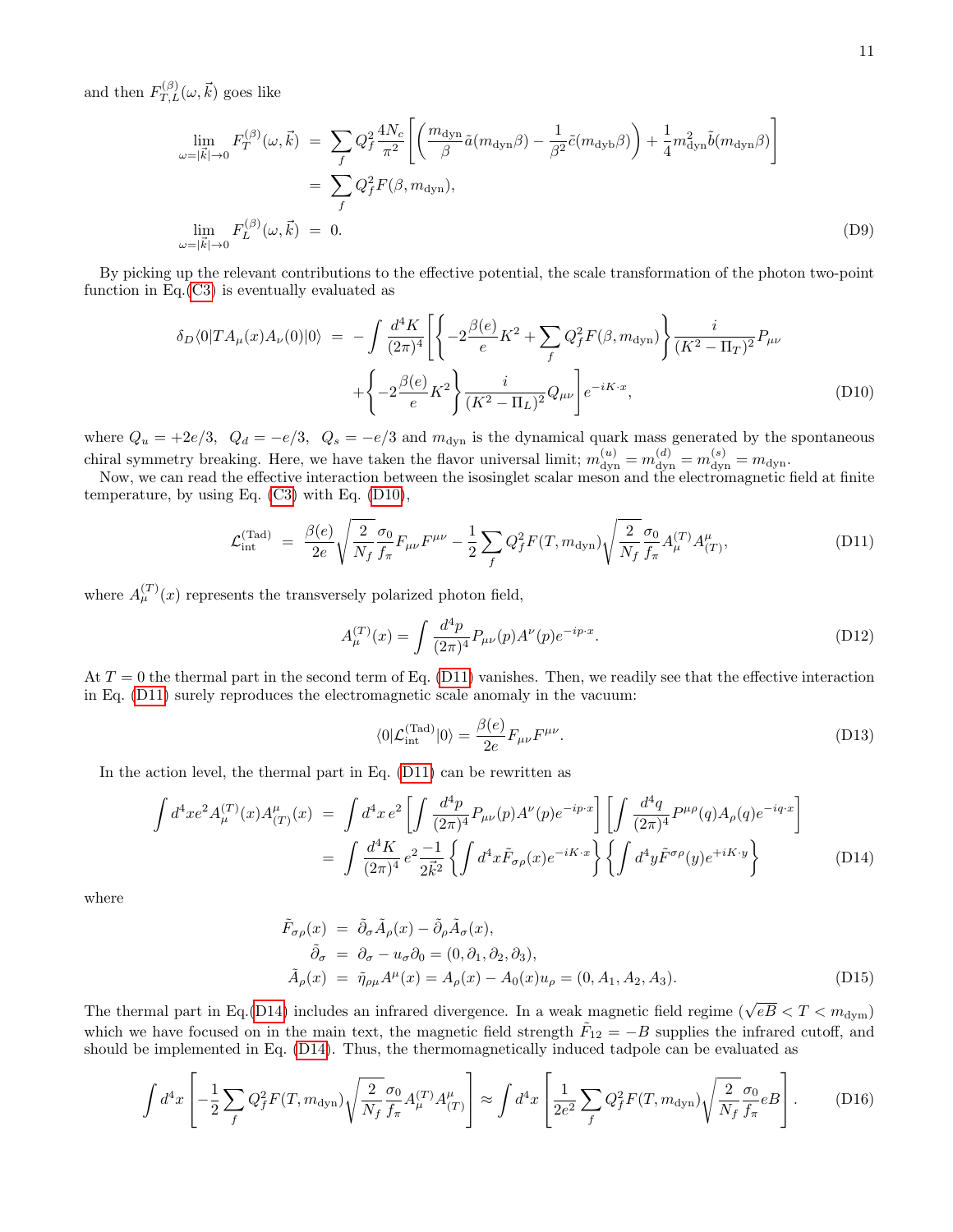In total, the tadpole term generated in the effective potential takes the form

<span id="page-11-1"></span>
$$
V_{\text{eff}}^{(\text{Tad})}(\bar{\sigma}_0) = -\sqrt{\frac{2}{N_f}} \frac{\sigma_0}{f_\pi} \left[ \frac{\beta(e)}{e} B^2 + \frac{1}{2e^2} \sum_f Q_f^2 F(T, m_{\text{dyn}}) e B \right]. \tag{D17}
$$

Here, the magnetic effect is not taken into account when calculating the quark one-loop correction. This is because magnetic fields coming from the quark one-loop are subleading contributions in terms of powers of the magnetic field. As the magnetic field gets strong, the one-loop calculation depending the magnetic field should be taken into account. However, the dynamics of quarks are governed by the lowest Landau level states polarized along the direction parallel to the magnetic field, where the transverse part of the photon polarization does not couple to quarks. Thus, the tadpole term induced by the electromagnetic scale anomaly Eq. [\(D17\)](#page-11-1) vanishes in the strong magnetic field regime, which is most eminent in the weak magnetic regime.

## Appendix E: Effective potential based on quark-meson model

In this section, we show the effective potential based on the quark meson model. In the large  $N_c$  limit, the quantum correction to the effective potential only arises from the quark one-loop calculation regularized by the dimensional regularization, which consists of the vacuum part  $V_{1-loop}^{vac}$  and the thermal part  $V_{1-loop}^{T}$  [\[36\]](#page-5-8). By combining the quark parts with the mesonic part in Eq [\(A9\)](#page-6-2) and the scale-anomaly induced-tadpole term in Eq. [\(2\)](#page-2-0), the effective potential based on the quark-meson model is given as,

$$
V_{\text{eff}}(\bar{\sigma}_0) = V_{\text{tree}}(\bar{\sigma}_0) + V_{1-\text{loop}}^{\text{vac}}(\bar{\sigma}_0) + V_{1-\text{loop}}^{\text{T}}(\bar{\sigma}_0) + V_{\text{eff}}^{\text{(Tad)}}(\bar{\sigma}_0),
$$
(E1)

where

$$
V_{1-\text{loop}}^{\text{vac}} = +\frac{N_c m_{\text{dyn}}^4}{(4\pi)^2} \sum_{f} \left[ \log \frac{\Lambda^2}{2|Q_f B|} + 1 \right] - \frac{N_c}{2\pi^2} \sum_{f} (Q_f B)^2 \left[ \zeta^{(1,0)}(-1, x_f) + \frac{1}{2} x_f \log x_f \right]
$$
  

$$
V_{1-\text{loop}}^T = -N_c \sum_{f} \frac{|Q_f B|T}{\pi^2} \int_0^\infty dp \left[ \log \left\{ 1 + \exp \left( -\beta \sqrt{p^2 + \left( m_{\text{dyn}}^{(f)} \right)^2} \right) \right\} + 2 \sum_{n=1} \log \left\{ 1 + \exp \left( -\beta \sqrt{p^2 + \left( m_{\text{dyn}}^{(f)} \right)^2 + 2n|Q_f B|} \right) \right\} \right],
$$
 (E2)

with  $x_f = \left(m_{\text{dyn}}^{(f)}\right)^2/(2|q_fB|)$ .  $\zeta(a,x)$  is the Hurwitz zeta-function, and  $\Lambda$  being the renormalization scale fixed as  $\Lambda = 181.96 \text{MeV}$  [\[36\]](#page-5-8). The dynamical quark masses is evaluated as

$$
m_{\rm dyn}^{(u)} = m_{\rm dyn}^{(d)} = m_{\rm dyn}^{(s)} = m_{\rm dyn} = 2g\bar{\Phi},\tag{E3}
$$

where g is the Yukawa coupling between the quarks and the mesonic sector. At  $T = 0$  and  $eB = 0$ , we have set  $m_{\text{dyn}} = 300 \text{ MeV}.$ 

## <span id="page-11-0"></span>Appendix F: Prediction to the order of chiral phase transition in three flavor symmetric limit from quark-meson model in a constant weak magnetic field

Beyond the chiral limit, we have also investigated the pion-mass  $(m_\pi)$  dependence on the chiral phase transition nature, in light of lattice simulations in the future. See Fig. [4,](#page-12-0) which corresponds to the  $SU(3)$  flavor limit (the  $N_f = 3$  diagonal line in Fig. [1\)](#page-0-3). Varying  $m_\pi$  from zero, we observe a critical point,  $m_\pi \simeq 80$  MeV, at which the transition nature changes from the first order to the second order, and will then be the crossover as gets closer to the physical pion mass. This places another critical endpoint in the extended Columbia plot, in Fig. [1](#page-0-3) (marked as the black circular blob).

The estimated value of the critical pion mass,  $m_{\pi} \simeq 80$  MeV, cannot be so serious, because the present model should include the model-systematic uncertainty, which may roughly be  $30\%$  when the values of  $T_c$  between ours and the lattice QCD result's are compared. See also footnote 3 in the main text.